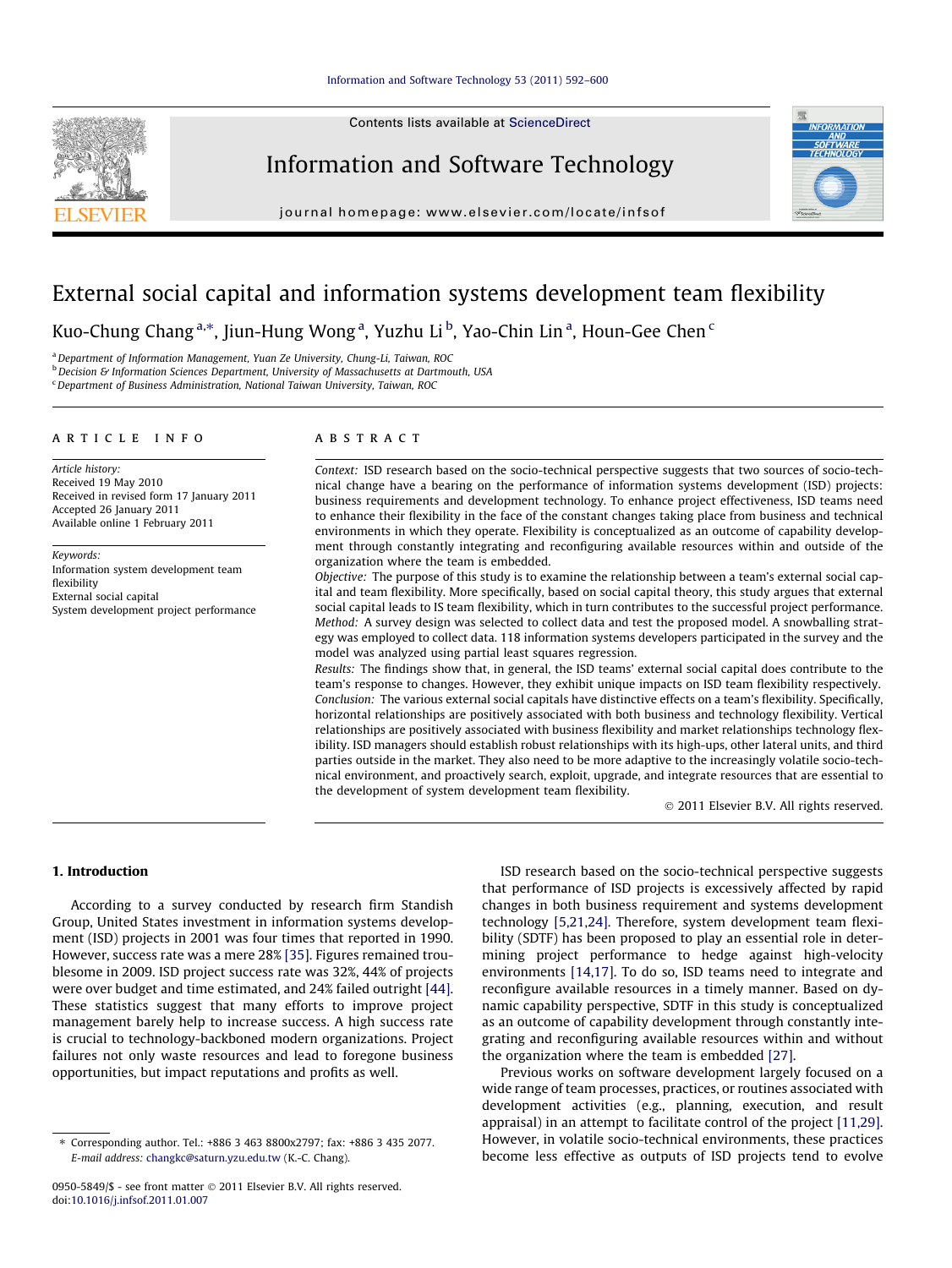throughout the development process [\[8\].](#page-8-0) In addition, resources available for a team are often circumscribed. This means that teams cannot possibly possess all the requisite resources, potentially restricting their options in response to problems due to abrupt and unexpected changes and eventually influencing project performance. To enhance project effectiveness, ISD teams are called upon to span traditional boundary and establish external linkages to access informative, financial, and administrative resources and support in a timely manner [\[7,12\]](#page-8-0). However, current research lacks a theoretical explanation on what these external linkages are and how they facilitate ISD teams to deliver systems successfully.

This research employs the social capital theory as theoretical lens to elucidate how external social capital enhances project performance. It argues that resources embedded in the interaction ties lead to resources exchanged and combination, which in turn result in value creation [\[45\]](#page-8-0). The purpose of this study is to examine the relationship between a team's external social capital and team flexibility. It argues that social capital flowing from entrenched external connections lead to ISD team flexibility, which in turn contributes to successful project performance at the end. The underlying thrust is that external relationships developed through protracted interactions provide conduits through which valuable resources can be exchanged and integrated by ISD team. By integrating and reassembling exchanged resources, the ISD team can generate innovative ideas and problem solving solutions to respond effectively to changes arising from capricious socio-technical contexts.

We validated the proposed research model by surveying 118 information systems developers across various industries. Findings reveal that, in general, ISD teams' external social capitals do contribute to project performance through team flexibility. However, each type of external social capital exhibited unique impact on flexibility outcomes. Results of this study likewise confirmed that ISD team flexibility directly impacts project performance. Both academic and practical implications of findings are discussed toward the end of this paper.

#### 2. Literature review

#### 2.1. ISD team flexibility

Flexibility refers to the ability to adapt to environmental changes. Two major streams of IS/IT flexibility research have been examined in literature. The first stream of research largely views flexibility from a resource-based view (RBV), in which it is conceptualized as the development and deployment of organizational resources (e.g., agile IT architecture and infrastructure, systems development methodology, tools, skills, competence, and so on) that provide a repertoire of options for rapid response to sudden and unexpected changes [\[14,17,38\]](#page-8-0). From this view, flexibility is made possible through heterogeneous resources.

However, validity of RBV as a frame of reference has been questioned recently for being static and neglecting the influence of dynamic environments [\[47\].](#page-8-0) In RBV, development and deployment of resources are historically dependent. Once established, these temporally specific resources may become rigid over time and be a source of inflexibility when the environment changes. Thus, in volatile contexts, resources and capabilities developed at a particular time period may eventually be less elastic and less capable of responding to volatile environments.

Based on and extending from the RBV, the second stream of research conceptualizes flexibility from a dynamic-based perspective. It contends that flexibility is an outcome of capability development manifesting through constant renewal, integration, and reconfiguration of a myriad of internal and/or external resources to address environmental changes [\[27,43\].](#page-8-0) In contrast to conventional RBV, flexibility research based on the dynamic capability perspective focuses on the product resulting from complex interaction among the resource and capability components instead of on a fixed and persistent set of resources.

Adopting the dynamic capability perspective, Lee and Xia [\[27\],](#page-8-0) using a Delphi approach, identify the structure of ISD team flexibility (SDTF). Their findings suggest that the core of SDTF lies in the scope of response to changing business and technical contexts over the course of a particular ISD project. Business flexibility (BF) captures the extent to which ISD teams react to changes in the business context, pertaining to system scope, delivery time, business rule/processes, data structure, and user interface. Technology flexibility (TF) reflects the degree to which focal teams incorporate technical changes, such as programming tools/languages, IT architecture, network/telecom environment, and network/telecom environment. For the purpose of this study, we adopt Lee and Xia's software development team flexibility representation and define software development team flexibility as the extent to which a software development team can effectively respond to socio-technical context in the course of a software development project.

#### 2.2. External social capital

Social capital is ''the sum of actual and potential resources embedded within, available through, and derived from the network of relationships possessed by individuals or social units [\[31\]](#page-8-0). Extant research identifies three different aspects of social capital: structure, content, and effect [\[2,34,45\]](#page-7-0). Structural dimension refers to the location where the actor performs social interaction with other actors, signalling the sources of social capital. Content dimension concerns the substance embedded in social relationships, such as information, trust, and solidarity. Effects aspect of social capital regards the outcomes brought by social capital to the actor, such as viability, legitimacy, or sponsorship. Based on the tripartite scheme, social capital is defined as valuable resources that lay in the structure of relationships or ties that constitute the social network [\[7,12,33,40\].](#page-8-0)

A review of associated literature reveals two main sources of social capital: internal and external [\[2,13,33,34\].](#page-7-0) Internal sources of social capital, foregrounding the bonding relationships, involve the team's internal social structure that defines relationships among team leaders, team members, and subgroups. In contrast to the bonding view of social capital, external sources, stressing on bridging relationships, highlight the extended social structure that outlines extrinsic linkages to other social units located outside the boundary of focal group.

Social capital has been examined at multiple levels of analysis in management research because it influences individual and collective (team and organization) outcomes. At the individual level, social capital has been argued as a powerful factor influencing personal career success, job placement, and turnover rate [\[2\]](#page-7-0). This study particularly examines external social capital at the group level, which is defined as the set of resources made available to a group through the focal group's social relationships entrenched in an intra- or extra-organizational structure [\[34\].](#page-8-0) Extant literature has distinguished two conceptual dimensions of external relationships: vertical and horizontal [\[7,33,34,40\].](#page-8-0) Vertical relationships refer to the spirit of partnership that the focal ISD team has cultivated with its higher-ups, while horizontal relationships are conceptualized as similar working relationships that the ISD team has established with other social units (e.g., functional areas, business units, or other ISD teams) in the organization [\[33,34\]](#page-8-0).

For resources that exist outside an organization, research has shown that relationships that connect the team to the market units (e.g. consultant companies, vendors, industrial associations, and profession associations, etc.) also represent an important source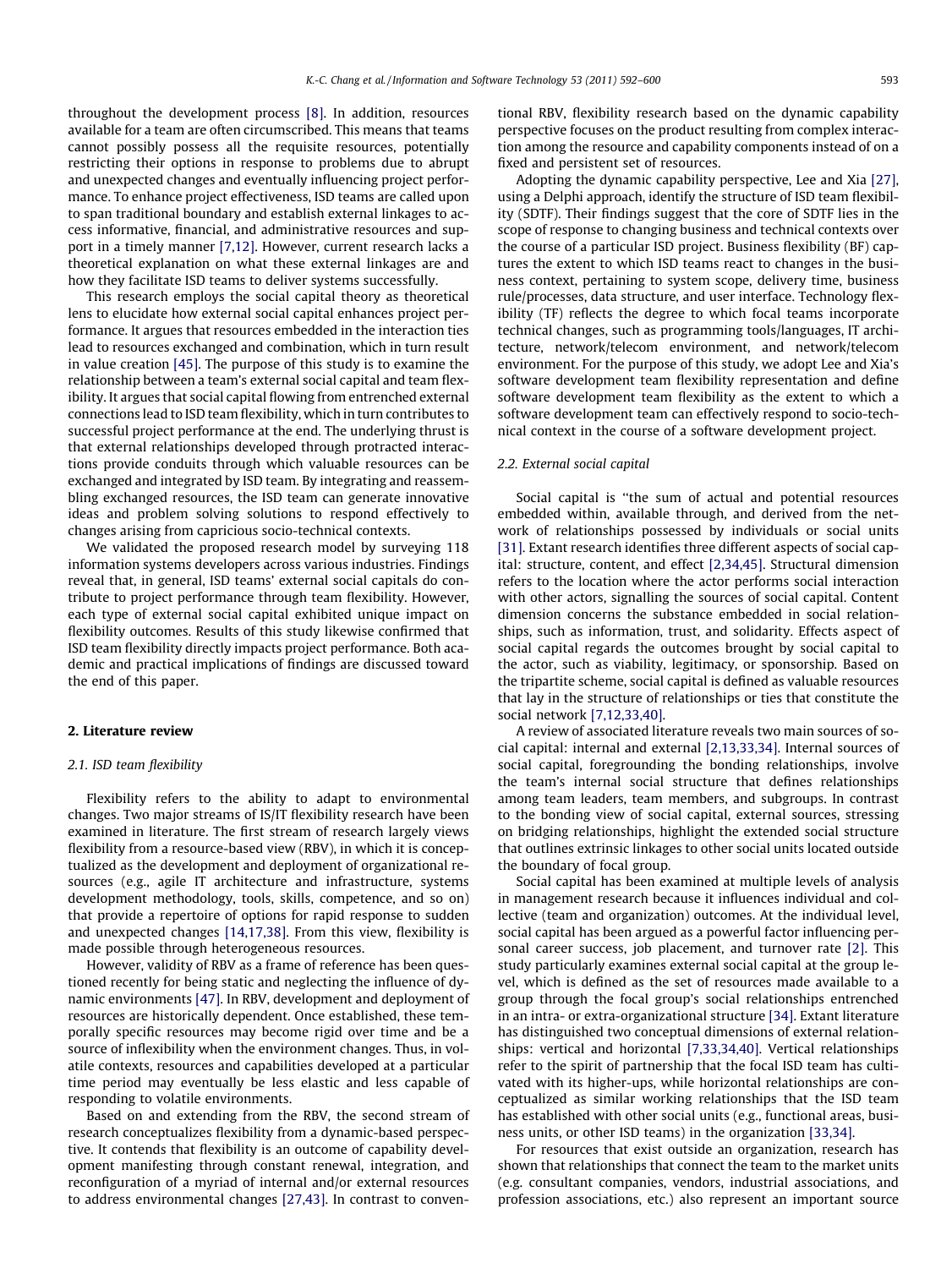<span id="page-2-0"></span>of external capital [\[1,16,41,42\].](#page-7-0) In the current study, market relationships are therefore added to the scheme of social capital as the third dimension, and are referred to as the ISD teams' social connections to extra-organizational parties. External network ties with trade associations, suppliers and professional associations function as efficient information contacts between project teams and other related stakeholders. Thus, project teams with many contacts outside the organization may be able to gather diverse knowledge about a wide variety of potential market opportunities and technological advances.

## 2.3. Project performance

Project performance is defined as the degree to which a project team successfully meets project goals, budgets, schedules, and operational efficiency [\[4,12,25,32\].](#page-7-0) This assessment of project performance has been widely adopted in the area of system development projects. Jiang et al. [\[22\]](#page-8-0) emphasized the ideas about the significance of the successfulness of project delivery. In addition, Jiang and Klein [\[23\]](#page-8-0) asserted that cost, time and productivity efficiency must be taken into consideration when evaluating overall project performance.

## 3. Research model and hypotheses

Fig. 1 schematically shows the research model. The model contends that external social capital enhances ISD teams' capability to effectively respond to the challenges in the social–technical environments. The model also asserts that the more extensively the ISD team responds to the changes, the more likely the project will succeed. The degree of team flexibility to environmental velocity is determined by the scope of external social capitals available to an ISD team through the close relationships it has established with other social units that beyond the boundary of focal team.

# 3.1. Vertical relationships and team flexibility

Vertical relationships refer to the spirit of partnership that the focal group has cultivated with its superiors. This established good relationship, characterized by mutual trust and respect, is the result of protracted interaction between the two parties. Good vertical relationships suggest that those in the upper echelons are willing to take risks and share responsibility for ISD projects; they are also likely to provide access to resources that they hold in support of the ISD team. For example, team staffing quality has been noted as an important attribute of extensive flexibility [\[18,28\]](#page-8-0). Properly staffed teams can often adjust to fast-paced projects because they have high quality skills and a knowledge base that covers both managerial and technical aspects of project work; therefore, they are able to quickly understand and devise flexible alternatives for unexpected roadblocks that arise during projects [\[18\]](#page-8-0). With strong vertical relationships, the focal ISD team finds it relatively easy to obtain the necessary human resources (e.g. recruit new members from the market, reassign members from other ISD teams, or send group members to attend relevant training sessions) that offer requisite skills and knowledge in support of the socio-technical changes faced. As such, they enhance the focal team's capabilities to response to environmental uncertainty and turbulence.

Strong partnerships with senior managers also provide an umbrella of legitimacy and credibility to ISD projects [\[34,39\].](#page-8-0) These types of relationships facilitate the focal ISD team's ability to manage the pressure that stems from changes in systems requirements or technological advances. For example, when a client requests a sudden change in systems requirements that will seriously affect the schedule or budget, good vertical relationships motivate senior managers to assist the team by negotiating with the client, or by providing information to the team to evaluate both the necessity for the changes and their scope, if needed. Similarly, in order to cope with fast-changing development technology, the focal SD team may request upgrades to the IT infrastructure and network environment. Strong management support can provide substantial protection against potential internal resistance to the investment [\[34\]](#page-8-0).

Based on the above, we hypothesize the following:

H1. Vertical relationships that an ISD team holds are positively associated with team flexibility.

H1a. Vertical relationships that an ISD team holds are positively associated with business flexibility.

H1b. Vertical relationships that an ISD team holds are positively associated with technical flexibility.



Fig. 1. Conceptual model.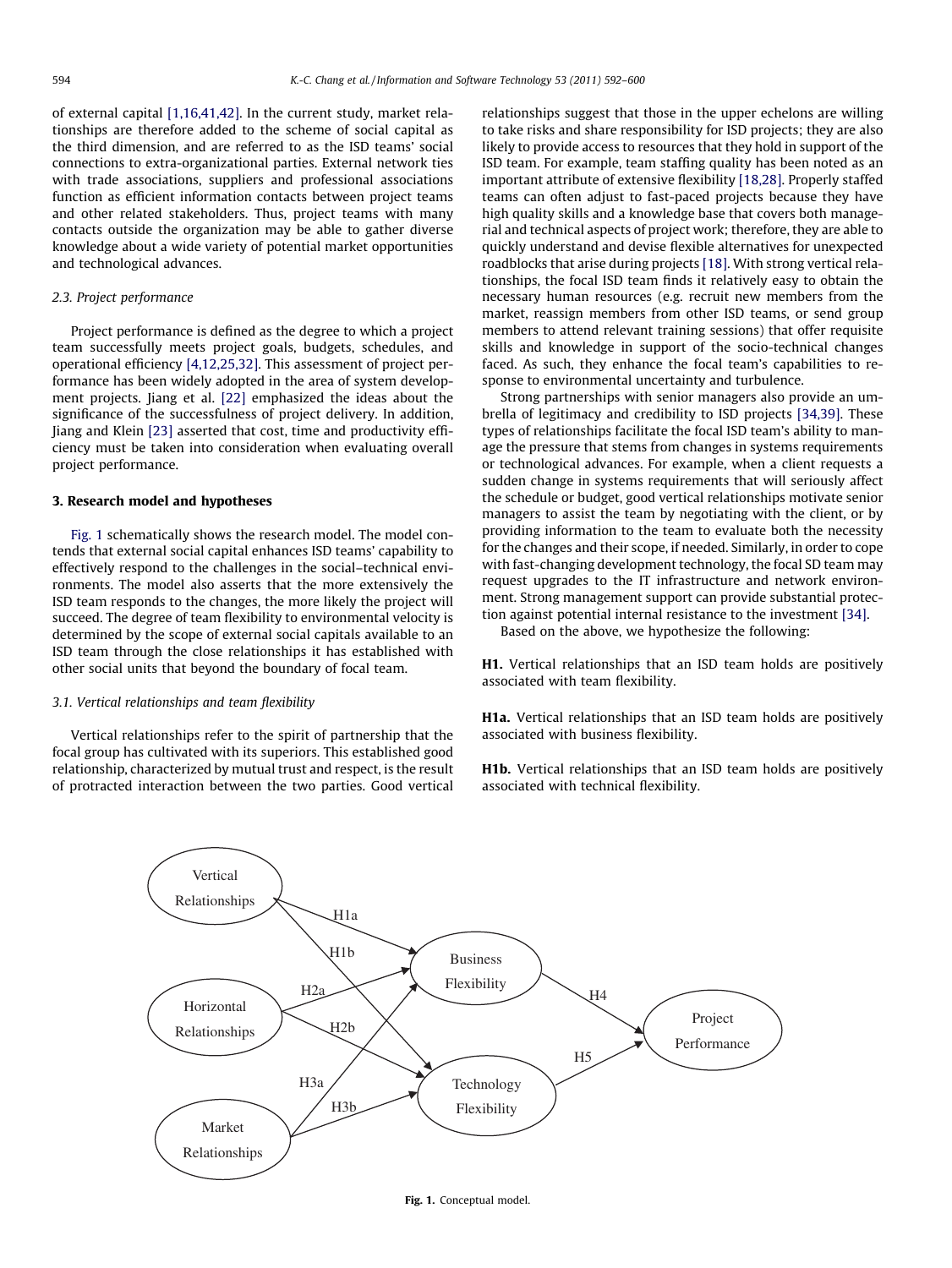#### <span id="page-3-0"></span>3.2. Horizontal relationships and team extensive flexibility

Horizontal relationships refer to the close working relationships that the focal ISD team has cultivated with other social units (e.g. functional areas, business units, or ISD teams) within the organization. Good horizontal relationships facilitate the sharing of knowledge and work experience between organizational units. In fostered relationships, other units will be motivated to share their knowledge and skills. Thus, good horizontal relationships, like good vertical relationships, act as an additional conduit through which the ISD team can access resources held by the horizontal units to tackle the business and technical challenges that arise during the ISD process [\[6,7,30\]](#page-7-0). For example, when unforeseen systems requirement changes arise, the focal teams can find support from other ISD teams through the sharing of relevant information or solutions. Similarly, when unexpected technical difficulties arise, the focal ISD team can obtain the necessary technical support from other teams that may possess the required competency to effectively react to the uncertainties.

Based on the above discussion, we hypothesize the following:

H2. Horizontal relationships that an ISD team holds are positively associated with team flexibility.

H2a. Horizontal relationships that an ISD team holds are positively associated with business flexibility.

H2b. Horizontal relationships that an ISD team holds are positively associated with technical flexibility.

#### 3.3. Market relationships and team extensive flexibility

Market relationships refer to the ISD team's social connections to extra-organizational entities (e.g. professional associations, industry associations, vendors, consultants, and research institutes) [\[1,16,41,42\]](#page-7-0). Extra-organizational entities, known as the ''knowledge marketplace,'' serve as knowledge or technology diffusion outlets through which novel technologies and practices are promoted and disseminated. Good market relationships serve as an important conduit through which the ISD teams are exposed to innovative ISD technologies that are unavailable from within the organization, and subsequently help the focal team to breed its own contingencies in the development process. Swan and Newell [\[41\]](#page-8-0) argued that professional associations work as a key reference agent in diffusing innovation knowledge because they involve members in different kind of knowledge domain, and have closer collaborative links among their organizations. Apart from professional associations, industry associations also act as a forum where ISD related knowledge and technical know-how can be disseminated to those who require it through formal transfer mechanisms (e.g. courses and conference presentations), personalized or informal transfer conduits (e.g. informal discussions and social events), and media sources (e.g. videos, audio tapes, books, or trade publication) [\[16\]](#page-8-0).

In sum, extra-organizational parities may be important resources that an ISD team can turn to when it requires innovative ISD knowledge and expertises that are unavailable within organization where it operates. Consequently, we expect that while building strong market relationships, the focal ISD team is likely to bring in diverse expertise in an effort to enhance its ability to effectively solve emergent business and technical problems. Based on the above argument, we hypothesize:

H3. Market relationships that an ISD team holds are positively associated with team flexibility.

H3a. Market relationships that an ISD team holds are positively associated with business flexibility.

H3b. Market relationships that an ISD team holds are positively associated with technical flexibility.

## 3.4. Team flexibility and project performance

Researchers have espoused that ISD team expertise and capabilities have a profound impact on project performance [\[4,25\].](#page-7-0) Tziner and Eden [\[46\]](#page-8-0) reported that for the highly interdependent tasks common to systems development, project performance was related positively to the summed capabilities of the team. ISD teams with high business flexibility are capable of developing a range of options to deal with socio-technical problems that arise; as such, these teams possess a high degree of freedom in terms of managing unexpected changes that occur during the system development process. By leveraging this freedom, focal teams can reduce the propensity for missed deadlines and budget overruns. Moreover, the ability to make good estimations pertaining to changes in project scope, delivery time, and business rules/processes allows focal teams to effectively allocate resources to the unique requirements associated with each project, resulting in a reduction of the amount of rework that occurs during the project life-cycle and in improvements to the overall project performance. Thus, we hypothesize:

H4. Business flexibility is positively associated with project performance.

Technology flexibility reflects a team's capability to incorporate novel design tools, hardware and software platforms, and infrastructure used for ISD. As new ISD technologies are introduced, the efficiency of systems development can be improved. For example, by introducing technology such as object-orientated programming and distribution systems, both the maintainability and reusability of information systems improves. In turn, the overall efficiency of systems development can be enhanced. However, introducing new development technologies may jeopardize project performance, as they may lack reliability. Research has suggested that ISD teams' inability to evaluate and apply new ISD technologies can lead to project failures [\[40\]](#page-8-0). Therefore, teams with high technology flexibility are better equipped to effectively harness and incorporate different forms of information technology, leading to a reduction in the number of potential software defects and bugs. Moreover, high technology flexibility enables the team to proficiently integrate old and new technologies. For instance, an ISD project associated with the installation of network technologies for the development of a corporate system may require the combination of an older client–server model with newer 3-tier technology. Integrating old and new systems certainly adds to the complexity of an ISD project. ISD teams that are familiar with both client–server technology and 3-tier technology are more likely to utilize an efficient development schedule and to produce quality results. Based on the above, we hypothesize:

H5. Technology flexibility is positively associated with project performance.

#### 4. Research method and data analysis

A survey design was selected to collect data and test the proposed model. A snowballing strategy was employed to collect data. EMBA students at a leading private university in Taiwan who are a member of system development teams were asked to respond the survey. In addition, all the participant students in the classes were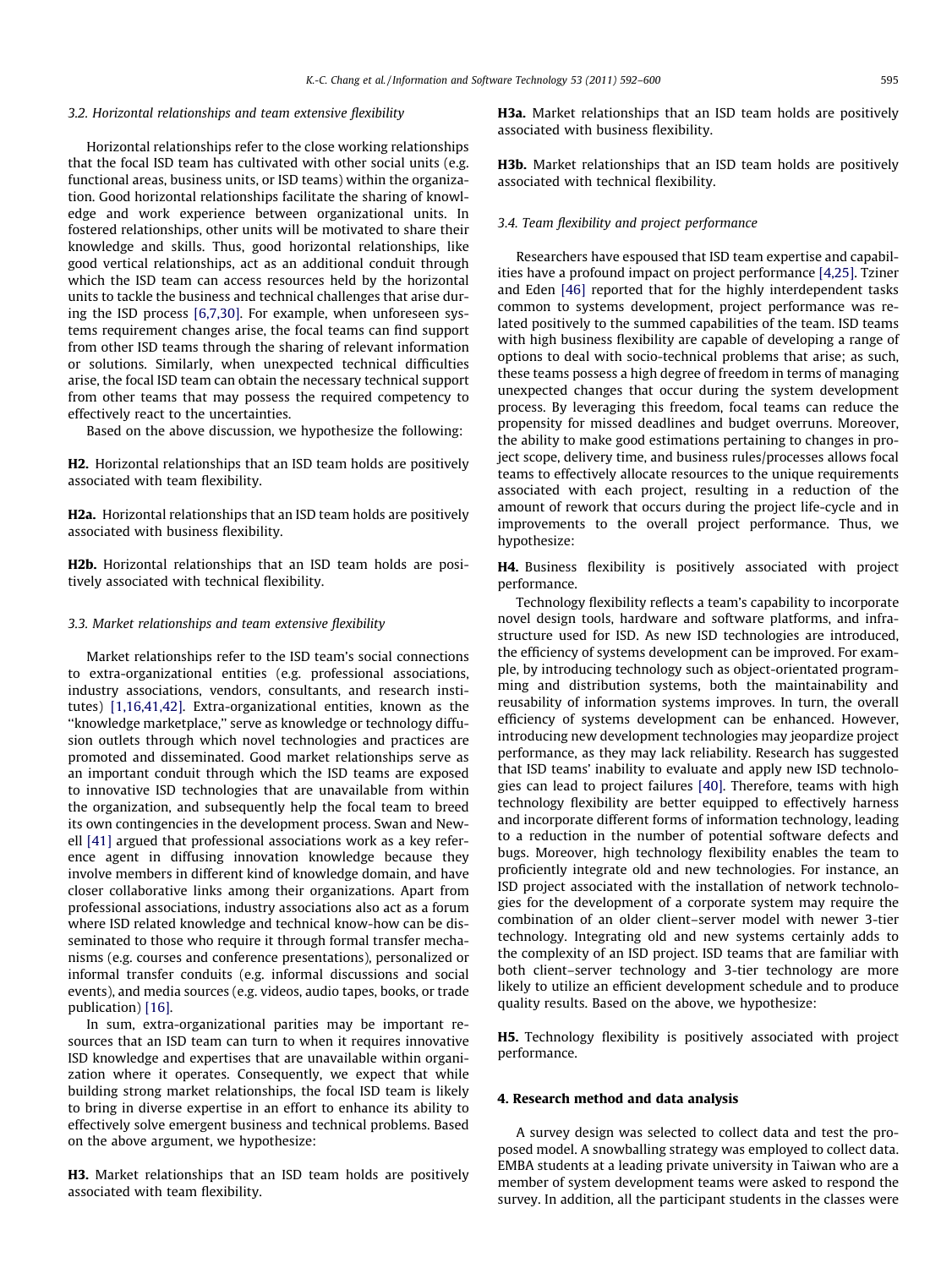| <b>Table 1</b>          |  |
|-------------------------|--|
| Demographic statistics. |  |

| Variables | Categories    | #              | $\%$ | Variables        | Categories    | #              | $\%$  |
|-----------|---------------|----------------|------|------------------|---------------|----------------|-------|
| Gender    | Male          | 85             | 72.0 | Project Duration | <6 months     | 33             | 27.9  |
|           | Female        | 33             | 28.0 |                  | 6-18 months   | 62             | 52.6  |
|           |               |                |      |                  | >18 months    | 23             | 19.5  |
| Age       | Under 30      | 40             | 33.9 | ISD experience   | $1-5$ years   | 50             | 42.3  |
|           | $30 - 40$     | 64             | 54.2 |                  | $6-10$ years  | 44             | 37.2  |
|           | $41 - 50$     | 10             | 8.5  |                  | $11-15$ years | 13             | 11.0  |
|           | $51 - 60$     | $\overline{4}$ | 3.4  |                  | >16 years     | 11             | 9.113 |
| Position  | Ass. Engineer | 9              | 7.6  |                  |               |                |       |
|           | <b>PM</b>     | 20             | 16.9 | Budget (USD)     | $<$ \$3 m.    | 109            | 92.4  |
|           | Ass. Manager  | 4              | 3.4  |                  | $$3-$20 m.$   |                | 5.9   |
|           | Sys. Analyst  | 17             | 14.4 |                  | $>$ \$20 m.   | $\overline{2}$ | 1.7   |
|           | Programmer    | 59             | 50.0 | Time in team     | 3-6 months    | 14             | 11.9  |
|           | Consultant    | 9              | 7.6  |                  | $7-12$ months | 19             | 16.1  |
| Team size | $<$ 5         | $\overline{ }$ | 6.0  |                  | $1-2$ years   | 44             | 37.2  |
|           | $5 - 25$      | 111            | 94.0 |                  | >2 years      | 41             | 34.7  |

Note: Ass. Engineer = Assistant Engineer; Ass. Manager = Assistant Manager; Sys. Analyst = System Analyst m. = million.

encouraged to refer friends who involve ISD. Extra credits for the final grade were given as rewards to the participating students. The survey was first translated in Chinese. The translation work was done by a researcher and validated by another researcher who is not involving in this study and fluent with both English and Chinese. The validated Chinese survey was then translated back to English to ensure semantic identity. Some minor revisions were done before the survey was officially delivered. The purpose of this study and the instruction in filling the survey are provided. Particularly, the participants were asked to choose a specific project among the projects they have involved as a frame of reference. The chosen project must be the most recently completed or at least 75% completed at the time when the questionnaire was filled out [\[36\]](#page-8-0). Prior to answering the questionnaire, all respondents were asked to focus on one particular project they were working on. A total of 226 questionnaires were sent out, and 123 were completed and returned. The overall response rate was 54.4%. Out of the received responses, five were dropped because the respondents had been part of the ISD team for less than 3 months – members involved for such a short period may not have had sufficient time to become acquainted with other team members and may have compromised their assessment of the constructs of interest. Removal of these responses served to reduce the potential for bias. As such, the final data set consisted of 118 observations.

Table 1 presents the demographic information for the teams in the sample. Of the ISD projects in the sample, over 90% had project budgets below \$3 million, 5.9% were between \$3 million and \$20 million, and 1.7% were over \$20 million. In addition, 27.9% of team projects were scheduled for less than 6 months, 52.6% scheduled for between six and 18 months, and 19.5% scheduled for longer than 18 months. Among the respondents, 72% were male. Also, 20.3% of the respondents were project managers or assistant managers and 67.7% were technical staff (programmers, system analysts, and engineers). Over 57.2% of the respondent had over 5 years of software development experience, and 88% had been a member of their team for more than 6 months.

As revealed in Table 1, over 60% of respondents are technical staff. We acknowledge that this may influence the result. However, we believe that an overall understanding of internal and external team resources may not depend on the position of the team member. Team members may be aware of the external connections and relationships developed by the team over time through myriad formal and informal mechanisms (e.g., meetings, conversations, and personal observations). As reported in the previous section, questionnaires accomplished by those who participate a project with duration of less than 3 months were removed to mitigate the likelihood of response bias.

#### 4.1. Measurement model

All research variables were measured using multi-item scales. The scales for business flexibility and technical flexibility were adopted from Lee and Xia [\[27\].](#page-8-0) The items measuring vertical relationship and horizontal relationship were adopted from Kale et al. [\[26\]](#page-8-0). The scale measuring market relationships was adapted from Abrahamson [\[1,16\]](#page-7-0). Project performance was measured using Henderson and Lee's [\[20\]](#page-8-0) 5-item scale.

Data were subjected to a factor analysis to assess the psychometric properties of the measurements in this study. All indicators other than BEF02 and MR03 had loading values that exceeded 0.7. Therefore, these two items were removed. [Table 2](#page-5-0) presents the loading values for the items in the study. As shown in [Table 2,](#page-5-0) Cronbach's  $\alpha$  ranged from 0.86 to 0.94, indicating that the measurements were reliable. The remaining items were subject to an examination of construct validity using output from the partial least squares (PLS). As shown in [Table 3,](#page-5-0) composite reliability (CR) [\[3,9\]](#page-7-0) and the square root of average variance extracted (AVE) [\[15,48\]](#page-8-0) were all above the recommended guidelines, suggesting strong convergent validity. In addition, the square root of AVE in [Table 3](#page-5-0) proved greater than all of the inter-construct correlations. Moreover, the loadings to a latent variable that an item intends to measure are greater than those to other latent variables (see [Appendix A](#page-7-0)), suggesting adequate discriminant validity [\[9,19\].](#page-8-0)

Common method bias was assessed by including all items in a principal components factor analysis [\[37\].](#page-8-0) Evidence for common method bias exists when either a single factor emerges from the factor analysis or one factor accounts for most of the covariance. The exploratory factor analysis suggests that a seven-factor pattern emerges. With the first principal component accounting for 36% of the variance in the data, the result shows that one factor is not sufficient to capture all of the variance in the data, indicating common method bias is not a major concern in this study.

## 5. Results of the structural model

SmartPLS 3.0 was used to estimate the structural model. Due to the relatively small sample size, a bootstrapping approach was used to generate 200 random samples of observations from the original data set to evaluate the significance of the path coefficients.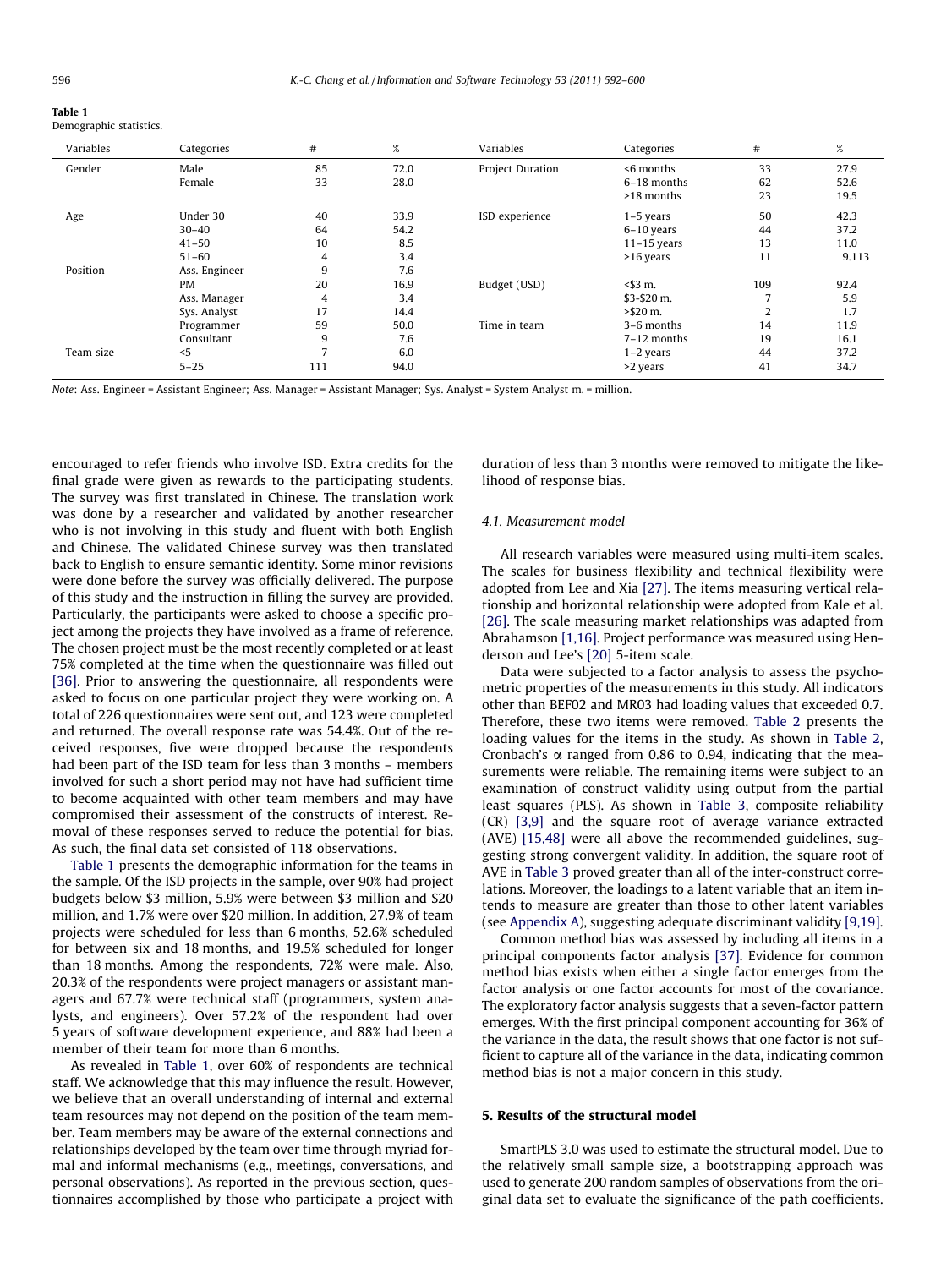## <span id="page-5-0"></span>Table 2

Constructs, items, and loading values.

| Items                                                                                                                                                                                                                                                                                                                                                                                                                                                                                                                                             | $\alpha$     | Loading                                                                              |
|---------------------------------------------------------------------------------------------------------------------------------------------------------------------------------------------------------------------------------------------------------------------------------------------------------------------------------------------------------------------------------------------------------------------------------------------------------------------------------------------------------------------------------------------------|--------------|--------------------------------------------------------------------------------------|
| Vertical relationships<br>When ____ project is proceeding, the working relationships between our team and relevant higher-level managers (e.g. CEO, CIO, CFO) are characterized by<br>VR1: High reciprocity<br>VR2: Mutual trust<br>VR3: Mutual respect<br>VR4: Personal friendship                                                                                                                                                                                                                                                               | 0.92         | 0.87<br>0.94<br>0.93<br>0.84                                                         |
| Horizontal relationships<br>When ____ project is proceeding, the working relationships between our team and other lateral units (e.g. department, ISD teams, etc.) are characterized by<br>HR1: high reciprocity<br>HR2: mutual trust<br>HR3: mutual respect<br>HR4: personal friendship                                                                                                                                                                                                                                                          | 0.94         | 0.86<br>0.95<br>0.94<br>0.91                                                         |
| Market relationships<br>When ______ project is proceeding, our team has close and reciprocal association with ______<br>MR1: professional association(s)<br>MR2: industrial association(s)<br>MR3: systems/IT vendor(s) <sup>a</sup><br>MR4: consultant(s)<br>$MR5$ : academic institute(s) (e.g. universities)                                                                                                                                                                                                                                   | 0.90         | 0.94<br>0.96<br>0.54<br>0.73<br>0.93                                                 |
| <b>Business flexibility</b><br>When ______ project is proceeding, our team has the capability to incorporate each of the following changes:<br>BEF1: system scope<br>BEF2: delivery time <sup>a</sup><br>BEF3: system input data<br>BEF4: system output data<br>BEF5: business rules/processes<br>BEF6: data structure<br>BEF7: user interface                                                                                                                                                                                                    | 0.87         | 0.72<br>0.78<br>0.81<br>0.82<br>0.77<br>0.70<br>0.81                                 |
| Technology flexibility<br>When ______ project is proceeding, our team has the capability to incorporate each of the following changes:<br>TEF1: programming tools/languages<br>TEF2: IT architecture<br>TEF3: network/telecom environment<br>TEF4: other interface systems<br>TEF5: IT infrastructure<br>Project Performance<br>PP1: operations efficacy<br>PP2: productivity<br>PP3: adherence to schedules<br>PP4: adherence to budgets<br>PP5: work quality on team products<br>PP6: interaction effectiveness with people outside of the team | 0.86<br>0.93 | 0.70<br>0.75<br>0.85<br>0.81<br>0.86<br>0.82<br>0.88<br>0.85<br>0.82<br>0.88<br>0.77 |
| PP7: ability to meet the goals of the project                                                                                                                                                                                                                                                                                                                                                                                                                                                                                                     | 0.86         |                                                                                      |

<sup>a</sup> Item removed.

## Table 3

Construct reliability and validity.

| Latent constructs               |      |      |      |      |      |      |      |
|---------------------------------|------|------|------|------|------|------|------|
| 1. Vertical relationship (VR)   | 0.94 | 0.89 |      |      |      |      |      |
| 2. Horizontal relationship (HR) | 0.94 | 0.18 | 0.89 |      |      |      |      |
| 3. Market relationship (MR)     | 0.95 | 0.55 | 0.13 | 0.92 |      |      |      |
| 4. Business flexibility (BF)    | 0.90 | 0.41 | 0.17 | 0.34 | 0.77 |      |      |
| 5. Technical flexibility (TF)   | 0.90 | 0.29 | 0.34 | 0.39 | 0.64 | 0.80 |      |
| 6. Project performance (PP)     | 0.94 | 0.48 | 0.28 | 0.46 | 0.60 | 0.63 | 0.84 |
|                                 |      |      |      |      |      |      |      |

Such an approach provides valid and stable estimates of the significance of the path coefficients in the PLS model. [Fig. 2](#page-6-0) presents the results of the study.

The results of path analysis show that while the vertical relationships have a positive impact on business flexibility, validating [H1a,](#page-2-0) its relationship with technology flexibility is not significant; thus, [H1b](#page-2-0) is not supported. Support is found for the hypothesized influence of horizontal relationships on business flexibility and technology flexibility, validating [H2a and H2b](#page-3-0). Results also show that market relationships are positively associated with technology flexibility, supporting [H3b](#page-3-0); however, they do not have an impact

on business flexibility, so [H3a](#page-3-0) is not supported. Consistent with [H4 and H5](#page-3-0), business flexibility and technology flexibility have a positive and significant effect on project performance. 48.1% of the variance in project performance was explained by the research model.

# 6. Discussion

This study has several academic contributions. First, it re-conceptualizes the construct of flexibility. The underlying conception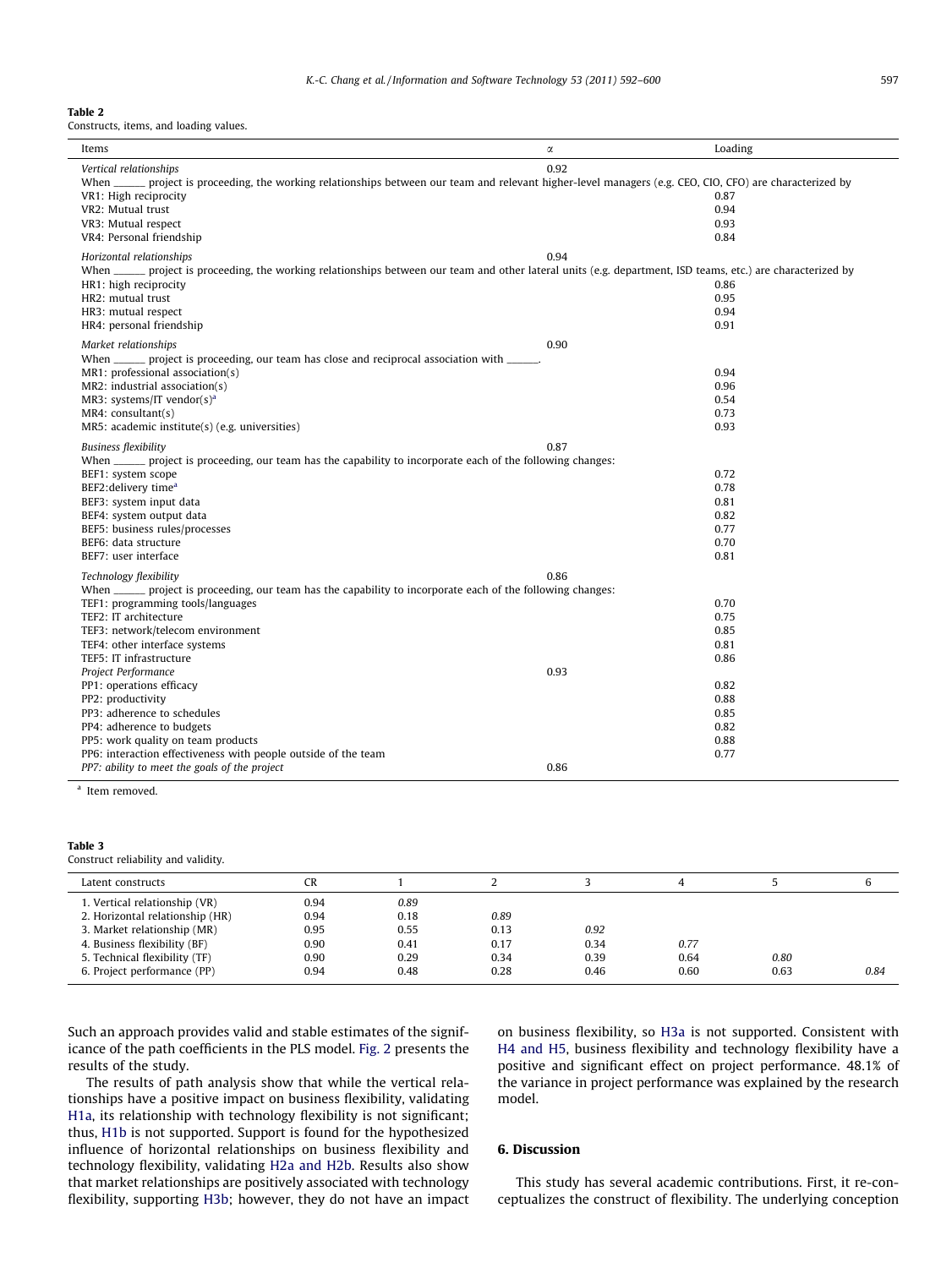<span id="page-6-0"></span>

Significant keys:  $* < 0.05$ ;  $** < 0.01$ 

Fig. 2. Results of hypotheses tests.

on the current team flexibility is largely drawn from RBV, which focuses on a given set of resources developed and deployed at a particular time frame. Holding any particular resource or capability provides only temporary relief in developing a permanent response to environmental changes and may be less capable of responding to unforeseen changes in the course of software development. As socio-technical environments in which the system development project teams operate have observed significant changes, from relatively stationary to volatile, defining flexibility based on a dynamic perspective is more in line with ISD reality. This implies that to augment flexibility, ISD teams should continually integrate, reconfigure, or even renew the component resources and competencies at their disposal.

Secondly, this study contributes to extant research by extending the domain pertaining to external social capital. The conceptual framework developed by the extant literature largely stresses on relationships within an organization and overlooks those that exist outside the organization. The current study acknowledges this deficiency and investigates external social capitals across three salient relationship dimensions: vertical, horizontal, and market. While the first two represent the focal team's social connections with entities from within the organization, the last embodies the focal team's social associations with parties external to the organization.

Thirdly, extant research has identified different sources of external social capital and argues that effects resulting from these different social interactions may contribute to the performance of the focal social unit. Nevertheless, these effects are indiscriminate. Results of this study shed interesting insights in that the three salient social relationships respectively exhibit unique impacts on ISD team flexibility. Specifically, a team's lateral relationships with other business units (e.g., departments or ISD teams) significantly enhance a team's business and technology flexibility. Vertical relationships of the ISD team were observed to impact the ISD team's flexibility to business changes positively. Results indicate that positive interactions between the project team and senior management generate support and more resources can be assessed to achieve successful project outcomes as business changes occur. However, vertical relationships have no significant impact on technology flexibility. One plausible reason is that the senior management team generally has the most expertise and knowledge in the business domain but not in the technology domain. In addition, while management support can help the focal team to recruit a competent workforce or revamp the IT infrastructure to improve flexibility in coping with fast-changing development technology, these practices typically require extended periods for planning and implementation. As such, assistance is not timely enough to help with unexpected technology changes over the development process.

Quite opposite to the effects of vertical relationships, market relationships exhibit a significant relationship with the ISD team's technology flexibility; however, these do not have effects on business flexibility. One possible explanation is that knowledge and expertise distributed from extra-organizational institutes is typically undifferentiated and not very project-specific. Meanwhile, the focal team demands specific project-related information that will enable the team to make critical decisions quickly in response to a myriad of requirement changes in system specifications or system architecture. Therefore, when unexpected changes in system requirements occur during a given project, general knowledge and expertise may not be sufficient to deal with the volatility of business needs and user requirements. This is because each ISD project is idiosyncratic in terms of projects goals, client needs, and the stakeholders involved.

Fourthly, this study advances our understanding of relationships between social capital and organizational performance. Social capital researchers posit that social capital, whether internal or external, leads to superior performance. However, they did not specify how this transpires. Set in increasingly volatile ISD contexts, this study provides a case in which resources ingrained in external connections enhance ISD project effectiveness because they enable the ISD team to be responsive to abrupt changes resulting from capricious socio-technical environments. In other words, external capital acts on project performance through a team's effective response. To verify this postulation, an ad hoc test on mediation effects was performed following the three-step procedure suggested by Baron and Kenny [\[10\]](#page-8-0). Excluding non-significant paths in the original model, results of the mediation test were largely sustained. Results reveal that team flexibility fully mediates the relationship between horizontal relationships and project performance. Business flexibility partially mediates the vertical relationship–performance relationship, while technology flexibility fully mediates market relationship–performance relationship.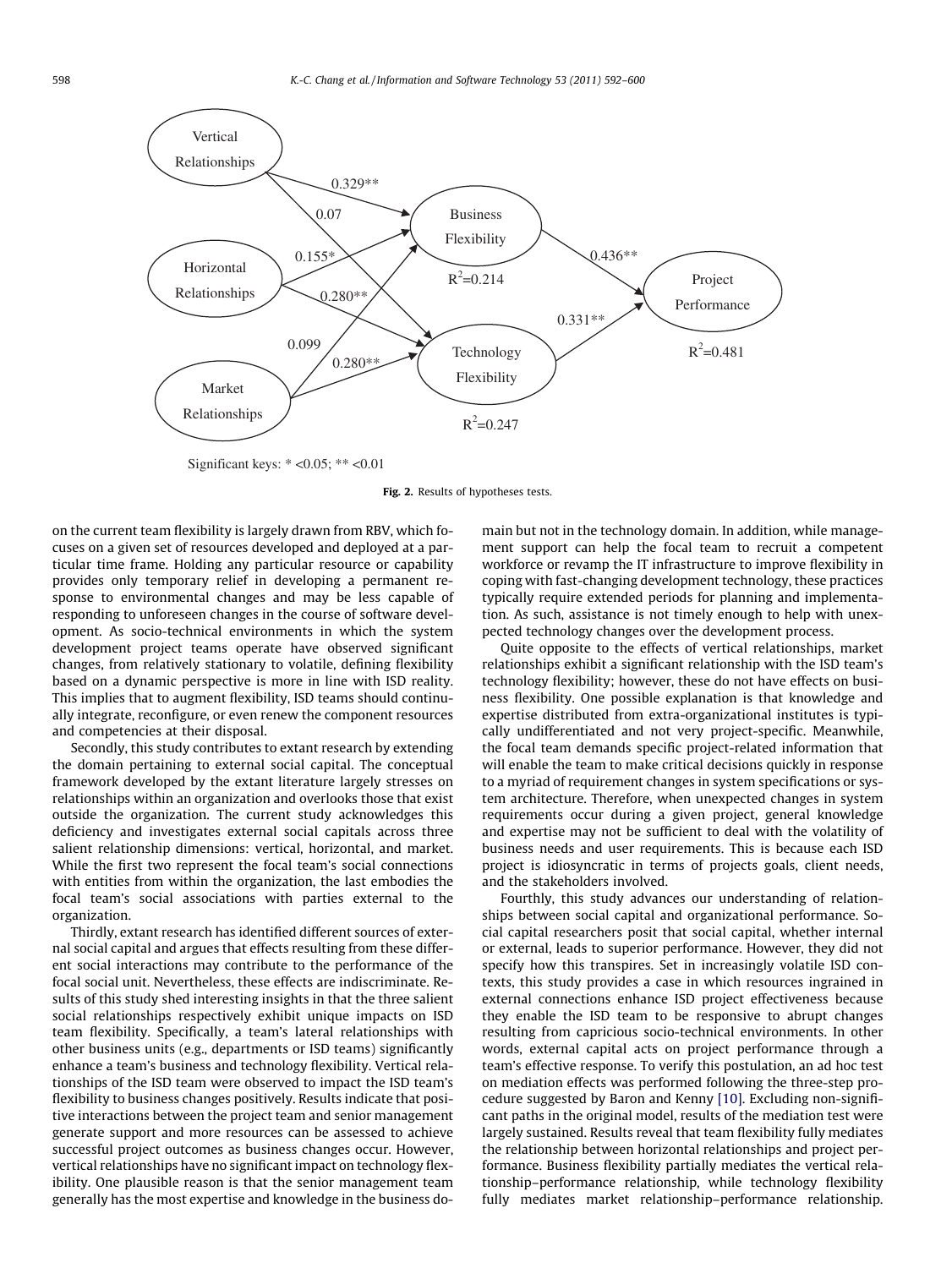<span id="page-7-0"></span>Appendix B presents the results. The results contribute by providing empirical evidence that strong external relationships influence ISD project performance in applying resources flowing from these external linkages to enhance team flexibility.

There are several implications for practitioners. Firstly, while it is important for ISD teams to establish robust and inclusive external relationships in the increasingly volatile environments, ISD teams must manage the network of relationships that is collectively constructed by individual members of the team. In other words, existence of a particular social relationship may be known only by team members. Therefore, it is important to develop a map exhibiting the distribution of social relationships since it provides the team with information on social ties that each team member holds. Consequently, this allows the team to locate social ties that hold the needed resources quickly and effectively.

Secondly, in the face of increasingly volatile business and technology contexts, external linkages brokering broader sources of resources are essential for SDTF development. This means that ISD projects cannot be effectively managed simply with strong technical and project management specialties. Effectively managing the project likewise depends on the ISD teams' ability to develop and maintain strong associations effectively with other actors within and outside of the organization. Desired ISD task forces should not only be technically capable, but proficient in relationship development and maintenance as well. Thirdly, ISD team members must do more than the role they traditionally play as ISD contexts become increasingly capricious. In the past, ISD team members participate in projects largely based on their special skills and expertise; nowadays, they may be required to expand, upgrade, and improve both knowledge and expertise continuously to respond to these unstable environments. ISD project managers need to develop mechanisms that encourage team members to exploit and integrate resources brought in from a variety of external conduits.

Several limitations of this study should be noted when interpreting the findings. First, the sample used in this study is certainly not random because data were initially collected from EMBA students of a university in Taiwan. Subsequently, a snowballing strategy was employed, asking participating students to refer friends to answer the survey. Potential data bias that restrains generalizability of findings may exist. Second, we acknowledge that two-thirds of the respondents are at the staff level, and they may not fully comprehend the social networks that their respective teams have developed. This concern was extenuated by removing those who have worked with their team for less than 3 months. Third, cross-sectional surveys used in this study have limitations in attributing and substantiating affirmative causality. Fourth, due to limited resources, this study uses single respondents per project. Though a statistical test reveals that common method bias does not exist, future study can involve multiple respondents in ISD teams to mitigate potential bias. Lastly, since data were collected from ISD teams in Taiwan, this indicates limitations to the generalizability of the findings due to cultural influences and localized business practices.

## Acknowledgement

This research is partly supported by the Project, 98-2410-H-002-072-MY2, from National Science Council, Taiwan.

## Appendix A

See Table A1.

# Appendix B

#### Table A1

Factor structure matrix of loadings and cross loadings.

|                 | <b>VR</b> | HR   | <b>MR</b> | <b>BEF</b> | <b>TEF</b> | PP   |
|-----------------|-----------|------|-----------|------------|------------|------|
| VR1             | 0.87      | 0.50 | 0.18      | 0.30       | 0.16       | 0.37 |
| VR <sub>2</sub> | 0.94      | 0.50 | 0.18      | 0.39       | 0.32       | 0.47 |
| VR <sub>3</sub> | 0.93      | 0.49 | 0.16      | 0.35       | 0.25       | 0.48 |
| VR4             | 0.84      | 0.49 | 0.13      | 0.42       | 0.30       | 0.39 |
| HR1             | 0.44      | 0.86 | 0.06      | 0.27       | 0.27       | 0.33 |
| HR <sub>2</sub> | 0.54      | 0.95 | 0.13      | 0.35       | 0.35       | 0.43 |
| HR <sub>3</sub> | 0.54      | 0.94 | 0.16      | 0.36       | 0.42       | 0.47 |
| HR4             | 0.49      | 0.91 | 0.12      | 0.27       | 0.38       | 0.46 |
| MR1             | 0.16      | 0.14 | 0.94      | 0.17       | 0.32       | 0.26 |
| MR <sub>2</sub> | 0.19      | 0.11 | 0.96      | 0.20       | 0.36       | 0.28 |
| MR4             | 0.07      | 0.13 | 0.73      | 0.12       | 0.24       | 0.21 |
| MR5             | 0.21      | 0.09 | 0.93      | 0.12       | 0.27       | 0.24 |
| BF1             | 0.23      | 0.22 | 0.12      | 0.72       | 0.46       | 0.41 |
| BF3             | 0.21      | 0.21 | 0.20      | 0.81       | 0.53       | 0.43 |
| BF4             | 0.27      | 0.28 | 0.10      | 0.82       | 0.52       | 0.39 |
| BF <sub>5</sub> | 0.39      | 0.25 | 0.23      | 0.77       | 0.50       | 0.55 |
| BF <sub>6</sub> | 0.43      | 0.31 | 0.12      | 0.70       | 0.44       | 0.54 |
| BF7             | 0.37      | 0.33 | 0.04      | 0.81       | 0.49       | 0.49 |
| TF1             | 0.29      | 0.41 | 0.14      | 0.50       | 0.70       | 0.54 |
| TF <sub>2</sub> | 0.17      | 0.19 | 0.28      | 0.47       | 0.75       | 0.41 |
| TF3             | 0.27      | 0.37 | 0.30      | 0.54       | 0.85       | 0.51 |
| TF4             | 0.13      | 0.29 | 0.24      | 0.56       | 0.81       | 0.53 |
| TF <sub>5</sub> | 0.27      | 0.31 | 0.37      | 0.47       | 0.86       | 0.52 |
| PP1             | 0.41      | 0.43 | 0.17      | 0.50       | 0.50       | 0.82 |
| PP <sub>2</sub> | 0.36      | 0.33 | 0.24      | 0.55       | 0.54       | 0.87 |
| PP <sub>3</sub> | 0.36      | 0.31 | 0.22      | 0.47       | 0.55       | 0.85 |
| PP4             | 0.35      | 0.32 | 0.27      | 0.46       | 0.53       | 0.82 |
| PP <sub>5</sub> | 0.40      | 0.42 | 0.28      | 0.50       | 0.59       | 0.88 |
| PP <sub>6</sub> | 0.41      | 0.41 | 0.17      | 0.47       | 0.45       | 0.77 |
| PP7             | 0.53      | 0.50 | 0.28      | 0.58       | 0.54       | 0.86 |

| Table A2 |                               |  |
|----------|-------------------------------|--|
|          | Results of mediating effects. |  |

 $T = 12$ 

| Structural paths      | Model 1 |             | Model 2 |                      |
|-----------------------|---------|-------------|---------|----------------------|
|                       | β       | T-statistic | B       | T-statistic          |
| $VR \rightarrow Perf$ | 0.296   | $3.296**$   | 0.193   | $2.148^*$            |
| $VR \rightarrow TF$   |         |             | 0.065   | 0.605                |
| $VR \rightarrow BF$   |         |             | 0.295   | $2.975$ **           |
| $HR \rightarrow$ Perf | 0.289   | 3.673       | 0.125   | 1.623                |
| $HR \rightarrow TF$   |         |             | 0.330   | $3.311$ <sup>*</sup> |
| $HR \rightarrow BF$   |         |             | 0.179   | $1.810^{*}$          |
| $MR \rightarrow Perf$ | 0.187   | $2.252*$    | 0.070   | 0.887                |
| $MR \rightarrow TF$   |         |             | 0.280   | $3.903**$            |
| $MR \rightarrow BF$   |         |             | 0.098   | 1.391                |
| $TF \rightarrow$ Perf |         |             | 0.333   | 2.965"               |
| $BF \rightarrow$ Perf |         |             | 0.265   | $2.306$ **           |
| $R^2$                 |         | 0.334       |         | 0.547                |
| Differ of $R^2$       |         |             |         | 0.213                |
| Test of diff $R^2$    |         |             |         | 12.925               |

 $TC \rightarrow COL$  represents the path coefficient leading from TC to COL.

 $* p < 0.05$ .

 $p < 0.01$ .

#### References

- [1] E. Abrahamson, Management fashion, Academy of Management Journal 21 (1) (1996) 254–285.
- P.S. Adler, S.W. Kwon, Social capital: prospects of a new concept, Academy of Management Review 27 (1) (2002) 17–40.
- [3] R. Agarwal, E. Karahanna, Time flies when you're having fun: cognitive absorption and beliefs about information technology usage, MIS Quarterly 24 (4) (2000) 665–694.
- [4] A.M. Aladwani, An integrated performance model of information systems projects, Journal of Management Information Systems 19 (1) (2002) 185–210.
- [5] B.S. Anandhi, A resource-based perspective on information technology capability and firm performance: an empirical investigation, MIS Quarterly 24 (1) (2000) 169–198.
- [6] D.G. Ancona, The classic and the contemporary: a new blend of small group theory, in: J.K. Murnighan (Ed.), Social psychology in Organizations: Advances in Theory and Research, Prentice Hall, New York, 1993, pp. 225–243.